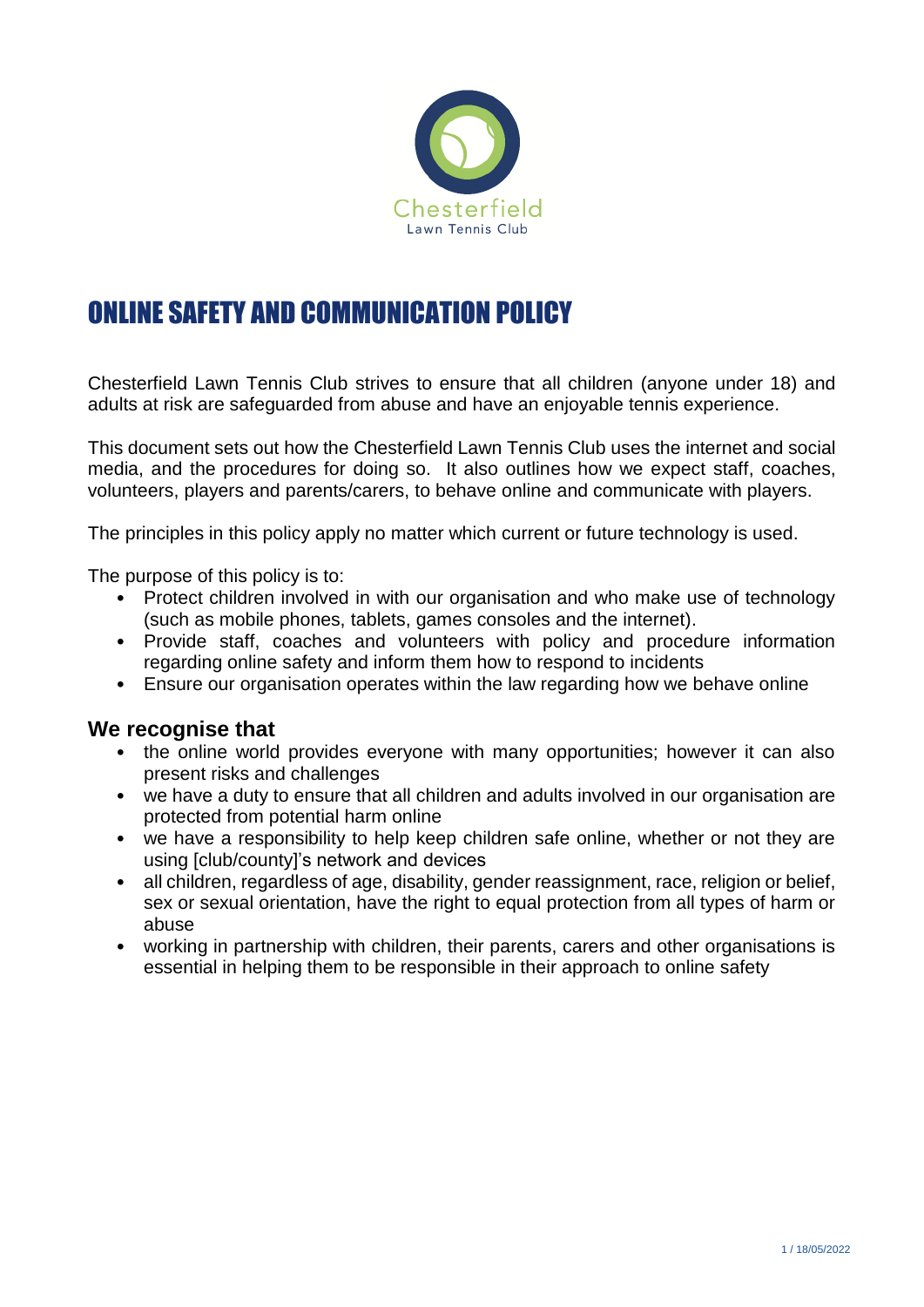## **We will seek to keep children safe by**

- understanding the safety aspects, including what is acceptable and unacceptable behaviour for staff, coaches, volunteers and children, when using website, social media, apps and other forms of digital communication
- being aware that it doesn't matter what device is being used for digital interaction, but that the same safety aspects apply whether it is a computer, mobile phone or game console
- when using social media platforms, ensure that we adhere to relevant legislation and good practice
- ensuring the person managing our organisation's online presence is suitably trained and experienced

## **Managing our online presence**

Our online presence through our website or social media platforms will adhere to the following guidelines:

- all social media accounts will be password-protected, and at least two members of staff and/or volunteers will have access to each account and password
- social media accounts will be monitored by a designated person, who will have been appointed by the committee
- the designated person managing our online presence will seek advice from our Welfare Officer / County Safeguarding Officer and the LTA to advise on safeguarding requirements as required
- the designated person will remove any inappropriate posts, explaining why, and informing anyone who may be affected (as well as the parents of any children involved)
- account, page and event settings will be set to 'private' so that only those invited can see their content
- social media pages/groups (e.g. Facebook pages/groups) used to communicate with children must be an organization, community or sports group and not personal
- identifying details such as a child's home address, school details, telephone number or email will not be posted on social media platforms
- any posts or correspondence will be of a professional purpose
- we'll make sure children are aware of who manages our social media accounts and who to contact if they have any concerns about the running of the account
- parents will be asked to give their consent for us to communicate with their children through social media, or by any other means of communication
- parents will need to give consent for photographs or videos of their child to be posted on social media
- all of our accounts and email addresses will be appropriate, fit for purpose and only used for club/county specific activities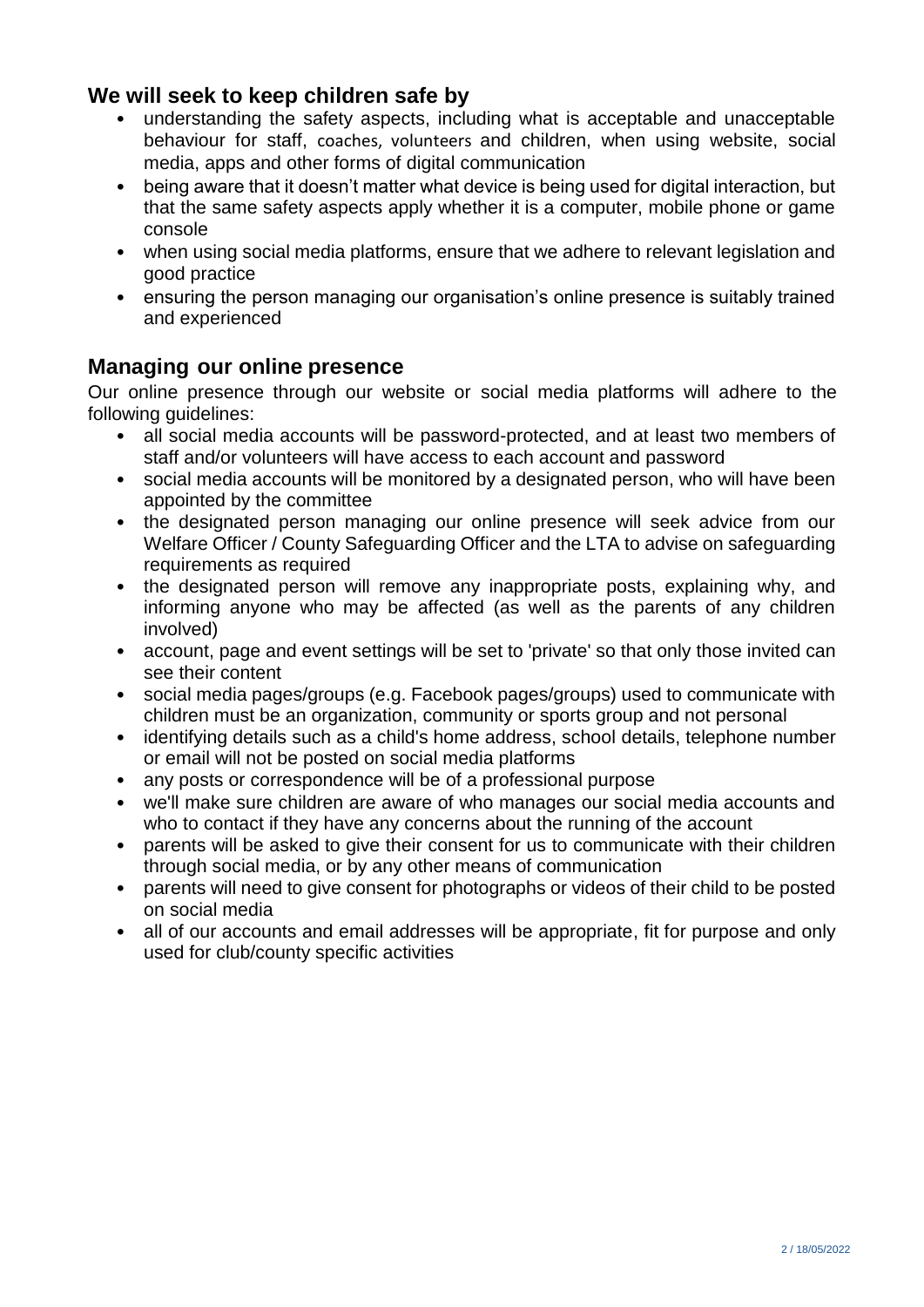## **What we expect of staff, coaches and volunteers**

- they should be aware of this policy and behave in accordance with it
- they should seek the advice from our Welfare Officer / County Safeguarding Officer and the LTA if they have any concerns about the use of the internet or social media
- any messages they wish to send out to children must be sent through the designated person responsible for the organisation's online presence
- they must not 'friend' or 'follow' children from personal accounts on social media
- they must make sure any content posted is accurate and appropriate
- they must not communicate with children via personal accounts or private messages
- they must communicate with parents through email or in writing, or use an organisational account, profile or website rather than via personal social media accounts
- they must copy in parents or at least one other member of staff, coach or volunteer should to any communications sent to children
- they must avoid communication with children beyond dedicated event or activity timings , unless it is necessary for professional purposes (i.e. emergencies, whilst on a trip, etc.) and contacting the parents is not possible
- they must sign off any communication in a professional manner, avoiding the use of emojis or symbols such as kisses ("X's")
- they must respond to any disclosure of abuse in line with the safeguarding policy
- they must not engage in sexting, or send pictures or messages that are abusive, obscene, inappropriate, indecent or menacing to anyone

#### **What we expect of children**

- they should be aware of this policy
- they should follow the quidelines set out in our acceptable use statement on all devices

#### **What we expect of parents/carers**

- they should be aware of this policy and behave in accordance with it
- they should seek the advice from our Welfare Officer / County Safeguarding Officer and the LTA if they have any concerns about the use of the internet or social media
- they should communicate with staff, coaches and volunteers in a professional and appropriate manner
- they must not engage in sexting, or send pictures or messages that are abusive, obscene, inappropriate, indecent or menacing to anyone

## **Using mobile phones or other devices to communicate**

When using mobile phone or other devices to communicate, we will take the following precautions to help keep children safe:

- staff, coaches and volunteers will communicate through parents directly or copy them into all messages to children
- where it is necessary to contact children directly, and it is not possible to copy for the parents into the message, we will seek parental consent to do this